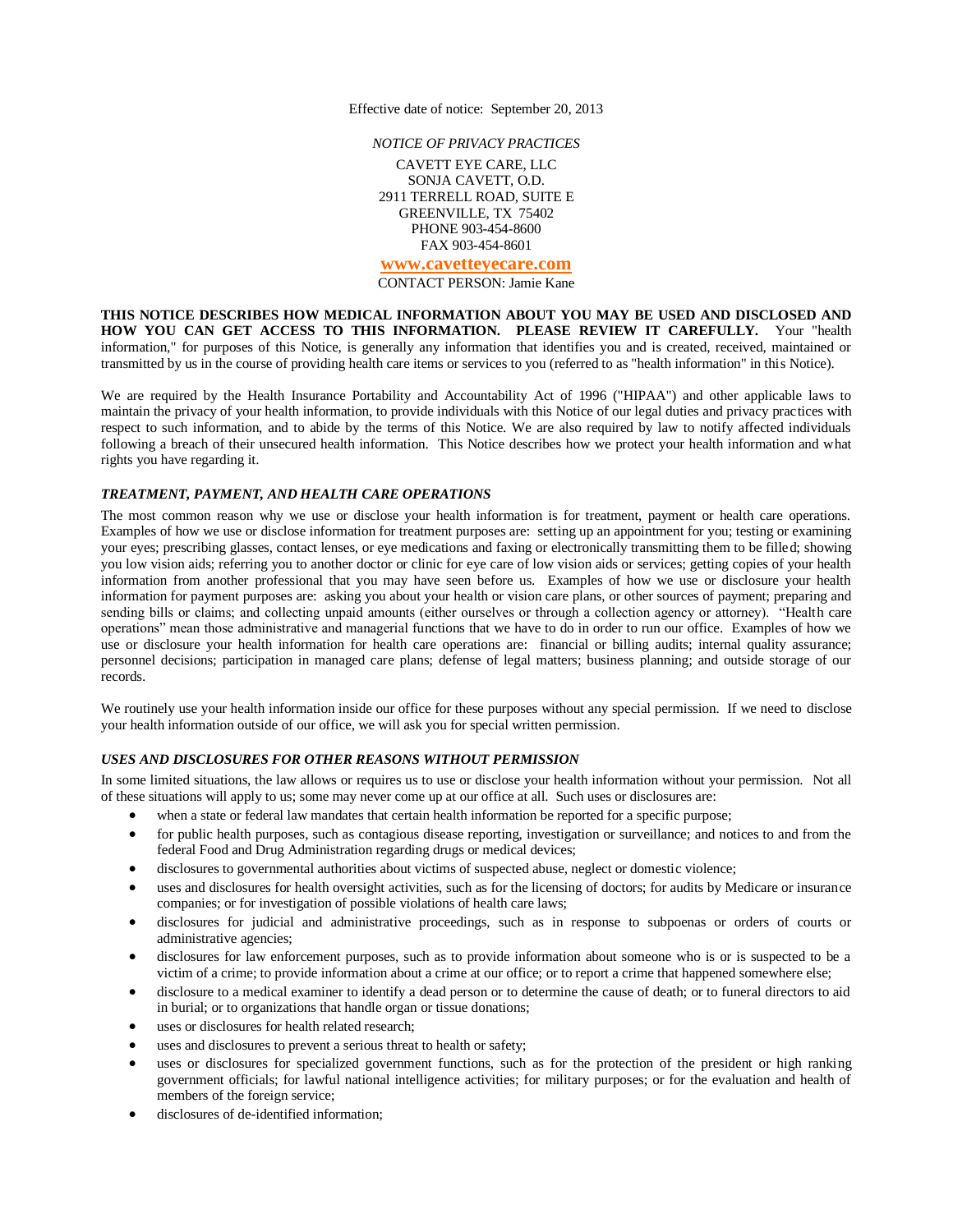- disclosures relating to worker's compensation programs;
- disclosures of a "limited data set" for research, public health, or health care operations;
- incidental disclosures that are an unavoidable by-product of permitted uses or disclosures;
- disclosures to "Business Associates who perform health care operations for us and who commit to respect the privacy of your health information.

Unless you object, we will all share relevant information about your care with your family or friends who are helping you with your eye care. Upon your death, we may disclose to your family members or to other persons who were involved in your care or payment for heath care prior to your death (such as your personal representative) health information relevant to their involvement in your care unless doing so is inconsistent with your preferences as expressed to us prior to your death.

# *SPECIFIC USES AND DISCLOSURES OF INFORMATION REQUIRING YOUR AUTHORIZATION*

The following are some specific uses and disclosures we may not make of your health information **without** your authorization:

- **Marketing activities.** We must obtain your authorization prior to using or disclosing any of your health information for marketing purposes unless such marketing communications take the form of face-to-face communications we may make with individuals or promotional gifts of nominal value that we may provide. If such marketing involves financial payment to us from a third party your authorization must also include consent to such payment.
- Sale of health information. We do not currently sell or plan to sell your health information and we must seek your authorization prior to doing so.
- **Psychotherapy notes.** Although we do not create or maintain psychotherapy notes on our patients, we are required to notify you that we generally must obtain your authorization prior to using or disclosing any such notes.

# *APPOINTMENT REMINDERS*

We may call, write, e-mail, or text to remind you of scheduled appointments, or that it is time to make a routine appointment. In addition, we may contact you, either directly or through a Business Associate, to provide information about treatment alternatives or other health-related benefits and services that may be of interest to you. Unless you tell us otherwise, we will e-mail or text you an appointment reminder, and/or leave you a message on your voice mail or with someone who answers your phone if you are not home.

# *OTHER USES AND DISCLOSURES*

We will not make any other uses or disclosures of your health information unless you sign a written "authorization form." The content of an "authorization form" is determined by federal law. Sometimes, we may initiate the authorization process if the use or disclosure is our idea. Sometimes, you may initiate the process if it's your idea for us to send your information to someone else. Typically, in this situation you will give us a properly completely authorization form, or you can use one of ours.

You may give us written authorization permitting us to use your health information or to disclose it to anyone for any purpose.

If we initiate the process and ask you to sign an authorization form, you do not have to sign it. If you do not sign the authorization, we cannot make the use or disclosure. If you do sign one, you may revoke it at any time unless we have already acted in reliance upon it. We may also be required to disclosure health information as necessary for purposes of payment for services received by you prior to the date your revoked your authorization. Revocations must be in writing. Send them to the office contact person named at the beginning of this Notice.

# *YOUR RIGHTS REGARDING YOUR HEALTH INFORMATION*

The law gives you many rights regarding your health information. You can:

- Ask us to restrict our uses and disclosures for purposes of treatment (except emergency treatment), payment or health care operations. We do not have to agree to do this, but if we agree, we must honor the restrictions that you want. To ask for a restriction, send a written request to the office contact person at the address, fax or e-mail shown at the beginning of this Notice.
- Ask us to restrict disclosure of your health information to a health plan if the disclosure is for the purpose of carrying out payment or health care operations and is not otherwise required by law and such information pertains solely to a health care item or service for which you have paid in full (or for which another person other than the health plan has paid in full on your behalf).
- Ask us to receive confidential communications of health information about you in any manner other than described in our authorization request form. You must make such requests in writing to the address above. However, we reserve the right to determine if we will be able to continue your treatment under such restrictive authorizations.
- Ask to inspect or copy your health information. You must make such requests in writing to the address above. Copies are available by paper, fax, or e-mail. By law, there are a few limited situations in which we can refuse to permit access or copying. For the most part, however, you will be able to review or have a copy of your health information within 30 days of asking us (or 60 days if the information is stored off-site). If you request a copy of your health information we may charge you a fee for the cost of copying, mailing or other supplies. In certain circumstances we may deny your request to inspect or copy your health information, subject to applicable law. If we deny your request, we will send you a written